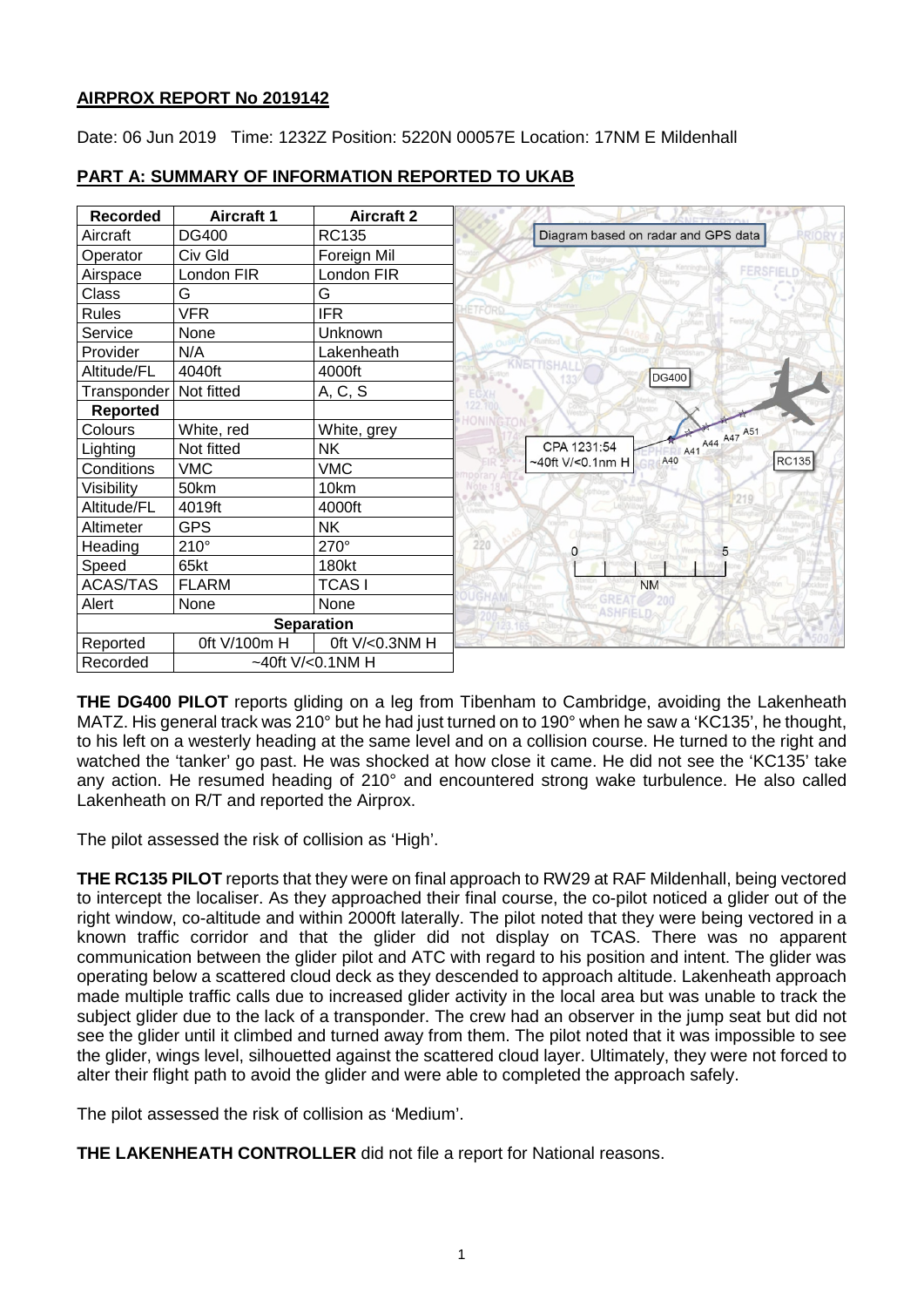### **Factual Background**

The weather at Lakenheath was recorded as follows:

METAR EGUL 061256Z 24014G17KT 9999 SCT046 19/07 A2982 RMK AO2A SLP101 T01910072 \$=

#### **Analysis and Investigation**

#### **UKAB Secretariat**

The DG400 and RC135 pilots shared an equal responsibility for collision avoidance and not to operate in such proximity to other aircraft as to create a collision hazard<sup>[1](#page-1-0)</sup>. If the incident geometry is considered as converging then the RC135 pilot was required to give way to the DG400<sup>2</sup>.

#### **Summary**

An Airprox was reported when a DG400 and an RC135 flew into proximity at 1232Z on Thursday 6<sup>th</sup> June 2019. Both pilots were operating in VMC, the DG400 pilot under VFR not in receipt of a FIS, the RC135 pilot under IFR but under an unknown FIS.

#### **PART B: SUMMARY OF THE BOARD'S DISCUSSIONS**

Information available consisted of reports from both pilots and radar photographs/video recordings. Relevant contributory factors mentioned during the Board's discussions are highlighted within the text in bold, with the numbers referring to the Contributory Factors table displayed in Part C.

Members first questioned the lack of a report from the Lakenheath controller and were advised that USAFE-UK were currently examining questions of liability, accountability, privacy and security concerning foreign nationals partaking in the Airprox process. The Board understood the USAFE-UK position and hoped that the issue could be resolved constructively and quickly.

From the RC135 pilot's report, it was evident that the Lakenheath controller had passed Traffic Information on glider contacts in the area. However, given the vectors passed to the RC135 pilot, the Board surmised that the controller did not have specific situational awareness of the DG400 on radar (**CF1**) and consequently could not detect the conflict (**CF2**). Similarly, without the availability of such assistance from the controller, it appeared that the RC135 crew had no way of gaining situational awareness specific to the DG400 (**CF3**). Some members wondered whether the RC135 pilot was aware of his responsibility to give way to gliders, whether or not he was 'being vectored in a known traffic corridor' but, ultimately, the Board agreed that in this case it appeared the RC135 crew had not detected the DG400 until at or about CPA anyway, and so the point was somewhat redundant (**CF5**). That being said, operating large aircraft with reduced lookout capabilities in Class G see-and-avoid airspace required robust mitigation strategies, especially when doing so in areas where other aircraft might not be visually significant or equipped with any electronic conspicuity.

Members noted that several factors had contributed to the late sighting by both pilots: the relatively poor contrast of a white glider against the scattered cloud background; the lack of compatible electronic conspicuity devices (**CF4**), and the relative geometry of the RC135 closing from astern the DG400. Members discussed whether the DG400 pilot could have usefully been in R/T contact with Lakenheath in order to inform them of his intentions but agreed in the end that the glider pilot could reasonably have been in contact with a number of agencies in the area in which the conflict occurred (Norwich, Marham, Wattisham, Farnborough, London Information or Lakenheath) and so the use of a particular frequency for any of those units' benefit would largely be a matter of fortuitous selection. That being said, as he tracked further towards the Mildenhall approach path at 4000ft, there was increasing relevance in him establishing contact with Lakenheath, the radar controlling agency for Mildenhall, if he was able.

 $\overline{\phantom{a}}$ 

<span id="page-1-0"></span><sup>1</sup> SERA.3205 Proximity. MAA RA 2307 paragraphs 1 and 2.

<span id="page-1-1"></span><sup>2</sup> SERA.3210 Right-of-way (c)(2) Converging. MAA RA 2307 paragraph 12.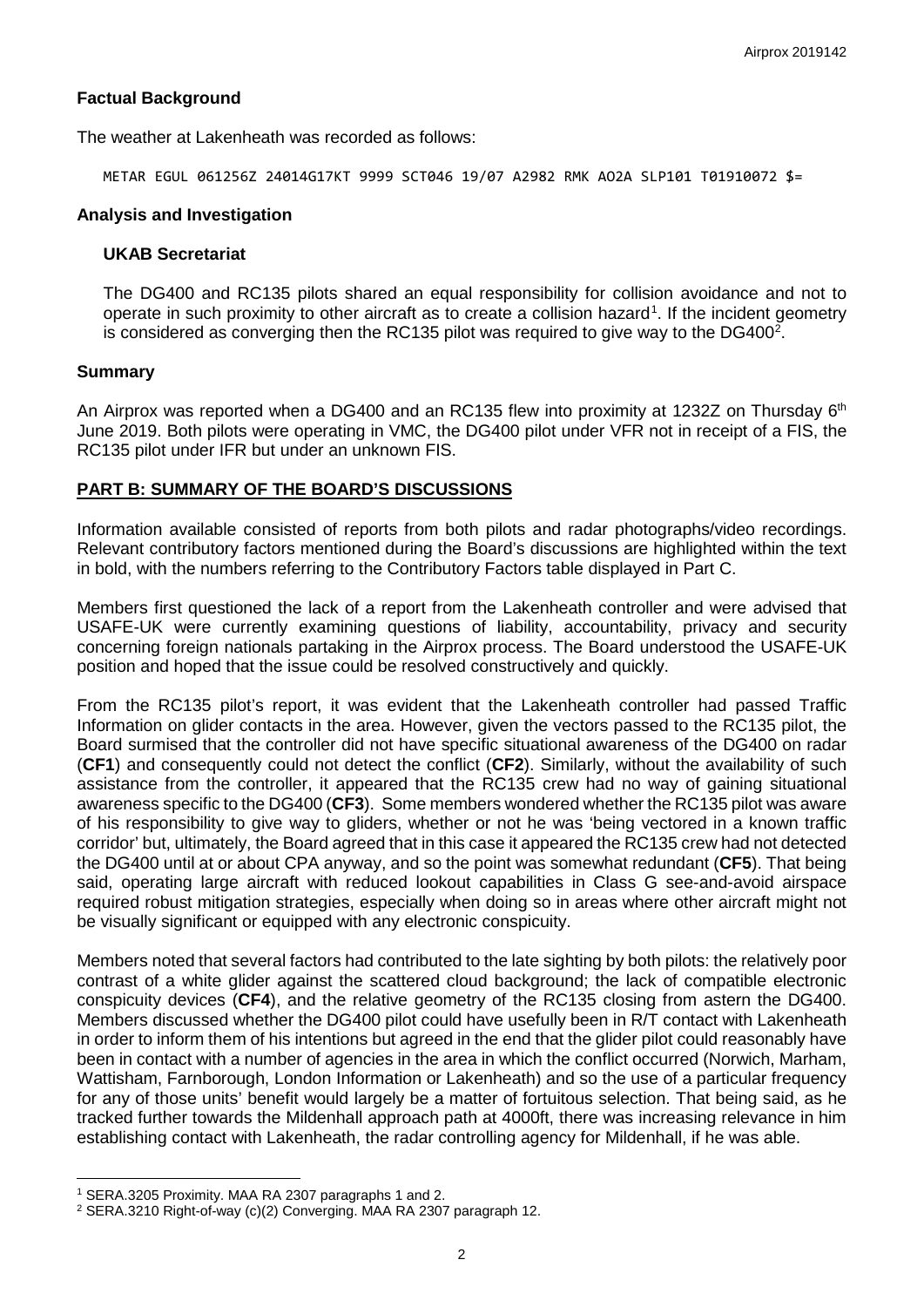In the event, the DG400 pilot saw the RC135 at what the Board considered to be a late stage (**CF6**) and took avoiding action. For their part, it seemed that the RC135 crew did not see the DG400 in time to take any effective avoiding action, albeit they were able to assess that sufficient separation had been achieved by the glider pilot. Noting the actual achieved separation as derived from comparison of the RC135 radar track and the glider's GPS data file, members agreed that the separation at CPA and the DG400 pilot's report indicated that safety had been much reduced below the norm. Accordingly, the Board assessed the risk as Category B.

# **PART C: ASSESSMENT OF CONTRIBUTORY FACTORS AND RISK**

## Contributory Factors:

|     | 2019142                                                        |                                            |                                                                     |  |  |  |  |  |  |  |
|-----|----------------------------------------------------------------|--------------------------------------------|---------------------------------------------------------------------|--|--|--|--|--|--|--|
| CF. | Factor                                                         | <b>Description</b>                         | <b>Amplification</b>                                                |  |  |  |  |  |  |  |
|     | <b>Ground Elements</b>                                         |                                            |                                                                     |  |  |  |  |  |  |  |
|     | • Situational Awareness and Action                             |                                            |                                                                     |  |  |  |  |  |  |  |
| 1   | Contextual                                                     | • Situational Awareness and Sensory Events | Generic, late, no or incorrect Situational Awareness                |  |  |  |  |  |  |  |
| 2   | <b>Human Factors</b>                                           | • Conflict Detection - Not Detected        |                                                                     |  |  |  |  |  |  |  |
|     | <b>Flight Elements</b>                                         |                                            |                                                                     |  |  |  |  |  |  |  |
|     | • Situational Awareness of the Conflicting Aircraft and Action |                                            |                                                                     |  |  |  |  |  |  |  |
| 3   | Contextual                                                     | • Situational Awareness and Sensory Events | Generic, late, no or incorrect Situational Awareness                |  |  |  |  |  |  |  |
|     | • Electronic Warning System Operation and Compliance           |                                            |                                                                     |  |  |  |  |  |  |  |
| 4   | Technical                                                      | • ACAS/TCAS System Failure                 | Incompatible CWS equipment                                          |  |  |  |  |  |  |  |
|     | • See and Avoid                                                |                                            |                                                                     |  |  |  |  |  |  |  |
| 5   | <b>Human Factors</b>                                           | • Monitoring of Other Aircraft             | Non-sighting or effectively a non-sighting by one or<br>both pilots |  |  |  |  |  |  |  |
| 6   | <b>Human Factors</b>                                           | • Monitoring of Other Aircraft             | Late-sighting by one or both pilots                                 |  |  |  |  |  |  |  |

Degree of Risk: B.

Recommendation: Nil.

## Safety Barrier Assessment<sup>[3](#page-2-0)</sup>

In assessing the effectiveness of the safety barriers associated with this incident, the Board concluded that the key factors had been that:

## **Ground Elements:**

**Situational Awareness of the Confliction and Action** were assessed as **ineffective** because the Lakenheath controller did not detect the DG400.

## **Flight Elements:**

 $\overline{\phantom{a}}$ 

**Situational Awareness of the Conflicting Aircraft and Action** were assessed as **ineffective** because the RC135 crew were not aware of the proximity of the DG400 and therefore could not give way or take avoiding action before CPA.

**Electronic Warning System Operation and Compliance** were assessed as **ineffective** because neither aircraft's traffic alerting system was compatible with the other aircraft.

<span id="page-2-0"></span><sup>&</sup>lt;sup>3</sup> The UK Airprox Board scheme for assessing the Availability, Functionality and Effectiveness of safety barriers can be found on the [UKAB Website.](http://www.airproxboard.org.uk/Learn-more/Airprox-Barrier-Assessment/)